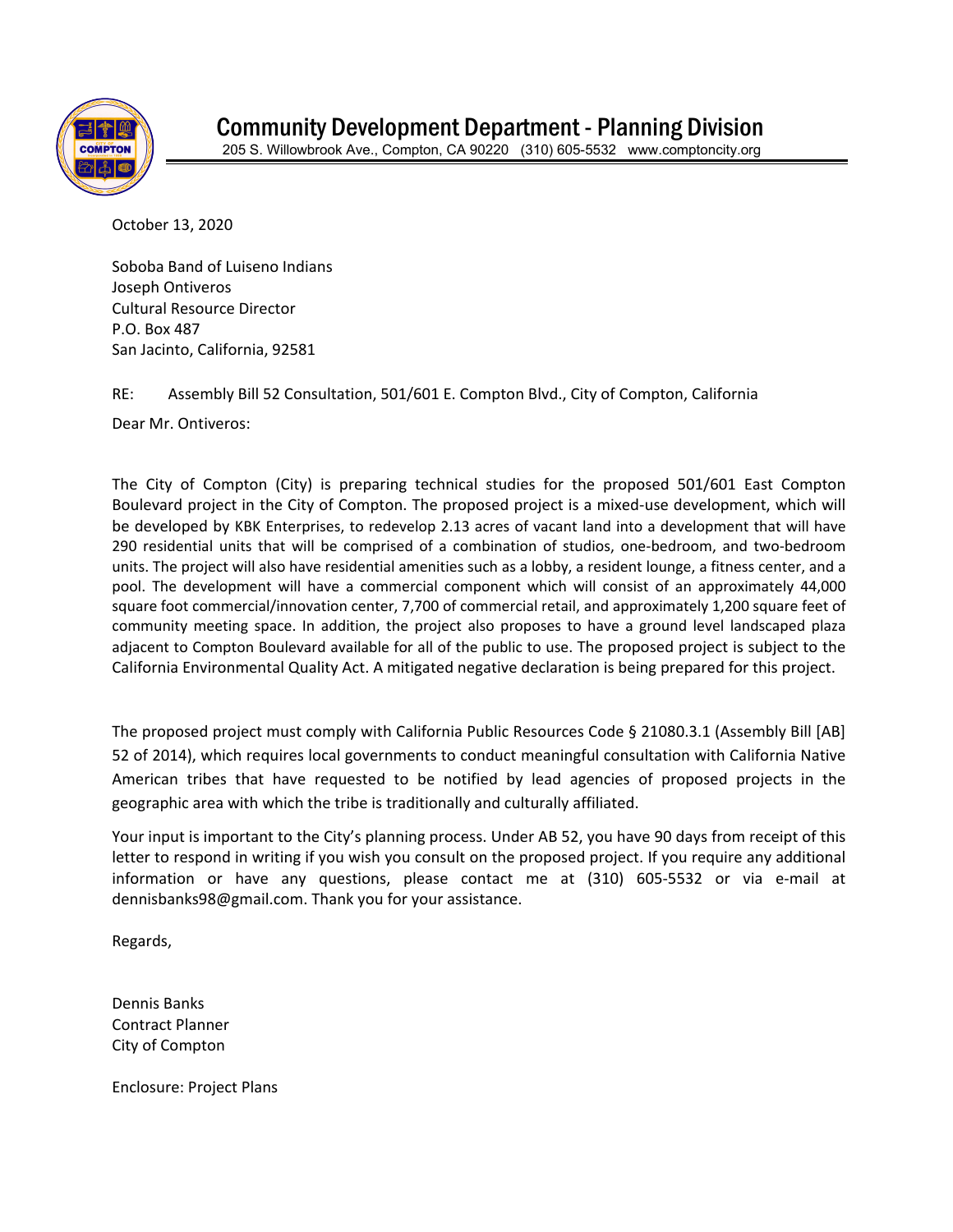

October 13, 2020

Gabrieleno/Tongva San Gabriel Band of Mission Indians Anthony Morales, Chairperson P.O. Box 693 San Gabriel, California, 91778 Via email: [GTTribalcouncil@aol.com](mailto:GTTribalcouncil@aol.com)

RE: Assembly Bill 52 Consultation, 501/601 E. Compton Blvd., City of Compton, California

## Dear Chairperson Morales:

The City of Compton (City) is preparing technical studies for the proposed 501/601 East Compton Boulevard project in the City of Compton. The proposed project is a mixed-use development, which will be developed by KBK Enterprises, to redevelop 2.13 acres of vacant land into a development that will have 290 residential units that will be comprised of a combination of studios, one-bedroom, and twobedroom units. The project will also have residential amenities such as a lobby, a resident lounge, a fitness center, and a pool. The development will have a commercial component which will consist of an approximately 44,000 square foot commercial/innovation center, 7,700 of commercial retail, and approximately 1,200 square feet of community meeting space. In addition, the project also proposes to have a ground level landscaped plaza adjacent to Compton Boulevard available for all of the public to use. The proposed project is subject to the California Environmental Quality Act. A mitigated negative declaration is being prepared for this project.

The proposed project must comply with California Public Resources Code § 21080.3.1 (Assembly Bill [AB] 52 of 2014), which requires local governments to conduct meaningful consultation with California Native American tribes that have requested to be notified by lead agencies of proposed projects in the geographic area with which the tribe is traditionally and culturally affiliated.

Your input is important to the City's planning process. Under AB 52, you have 30 days from receipt of this letter to respond in writing if you wish you consult on the proposed project. If you require any additional information or have any questions, please contact me at (310) 605-5532 or via e-mail at dennisbanks98@gmail.com. Thank you for your assistance.

Regards,

Dennis Banks Contract Planner City of Compton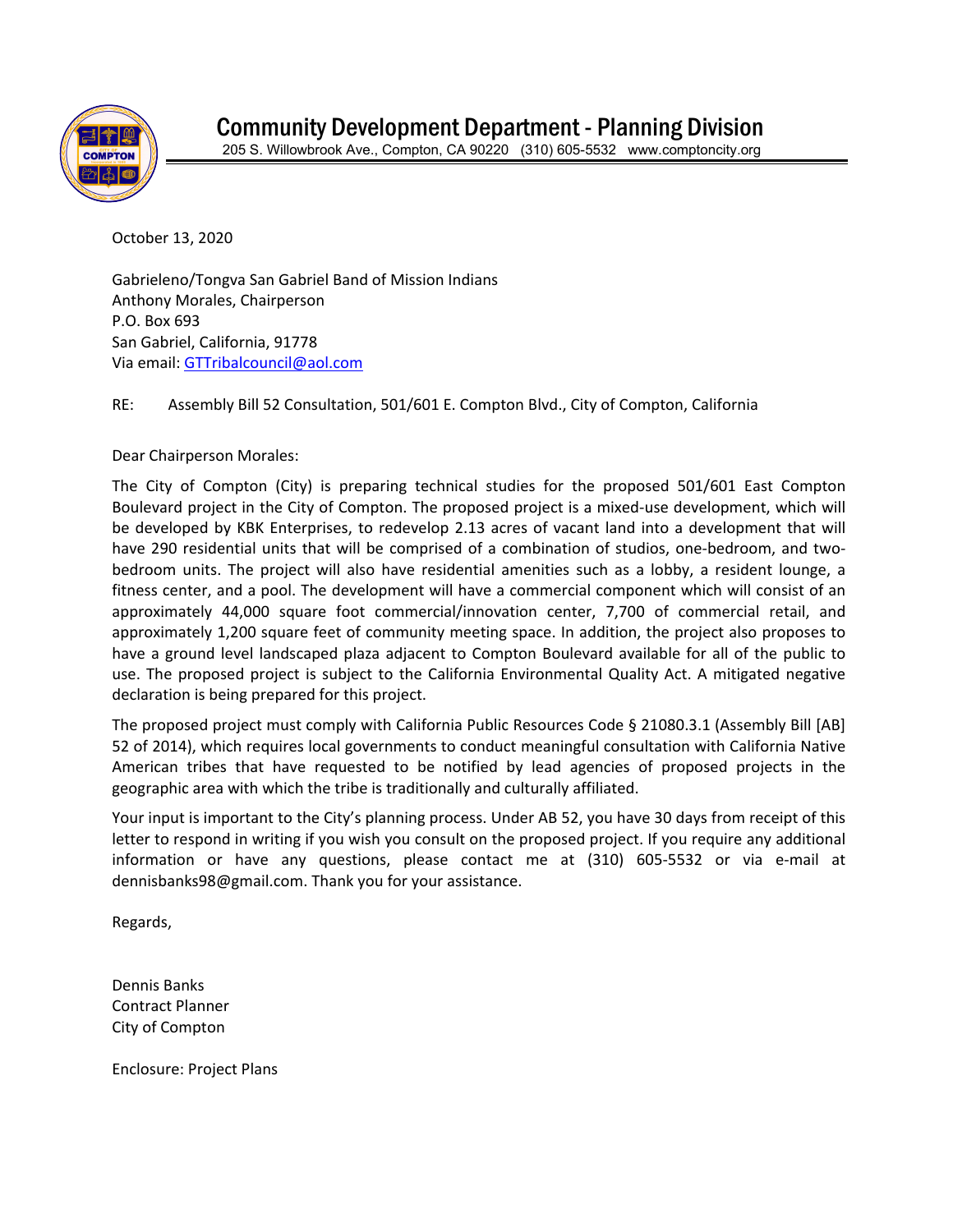

October 13, 2020

Gabrielino /Tongva Nation Sandonne Goad, Chairperson 106 1/2 Judge John Aiso St., #231 Los Angeles, California, 90012 Via email: [sgoad@gabrielino-tongva.com](mailto:sgoad@gabrielino-tongva.com)

RE: Assembly Bill 52 Consultation, 501/601 E. Compton Blvd., City of Compton, California

Dear Chairperson Goad:

The City of Compton (City) is preparing technical studies for the proposed 501/601 East Compton Boulevard project in the City of Compton. The proposed project is a mixed-use development, which will be developed by KBK Enterprises, to redevelop 2.13 acres of vacant land into a development that will have 290 residential units that will be comprised of a combination of studios, one-bedroom, and twobedroom units. The project will also have residential amenities such as a lobby, a resident lounge, a fitness center, and a pool. The development will have a commercial component which will consist of an approximately 44,000 square foot commercial/innovation center, 7,700 of commercial retail, and approximately 1,200 square feet of community meeting space. In addition, the project also proposes to have a ground level landscaped plaza adjacent to Compton Boulevard available for all of the public to use. The proposed project is subject to the California Environmental Quality Act. A mitigated negative declaration is being prepared for this project.

The proposed project must comply with California Public Resources Code § 21080.3.1 (Assembly Bill [AB] 52 of 2014), which requires local governments to conduct meaningful consultation with California Native American tribes that have requested to be notified by lead agencies of proposed projects in the geographic area with which the tribe is traditionally and culturally affiliated.

Your input is important to the City's planning process. Under AB 52, you have 30 days from receipt of this letter to respond in writing if you wish you consult on the proposed project. If you require any additional information or have any questions, please contact me at (310) 605-5532 or via e-mail at dennisbanks98@gmail.com. Thank you for your assistance.

Regards,

Dennis Banks Contract Planner City of Compton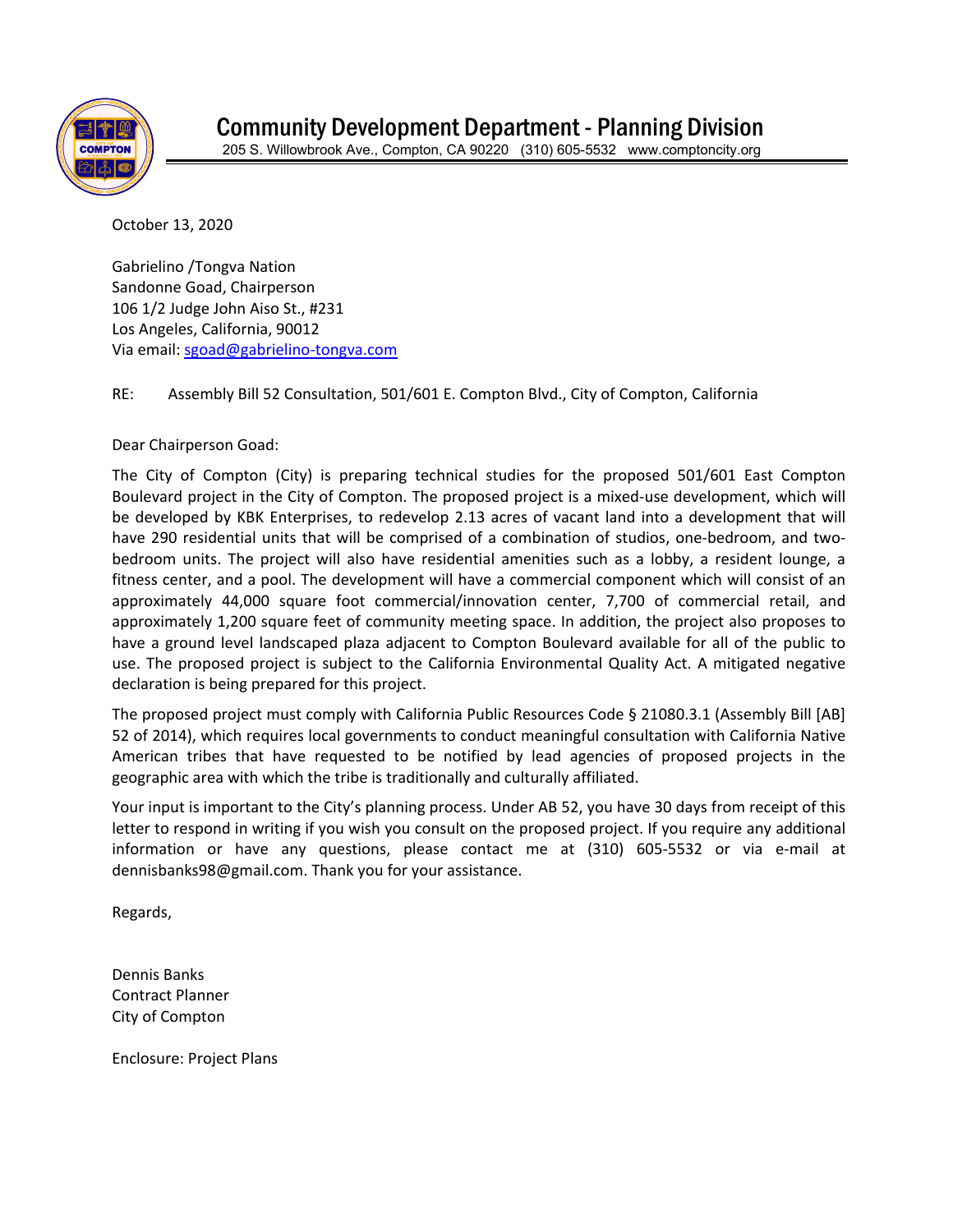

October 13, 2020

Gabrielino Tongva Indians of California Tribal Council Robert Dorame, Chairperson P.O. Box 490 Bellflower, California, 90707 Via email: [gtongva@gmail.com](mailto:gtongva@gmail.com)

RE: Assembly Bill 52 Consultation, 501/601 E. Compton Blvd., City of Compton, California

Dear Chairperson Dorame:

The City of Compton (City) is preparing technical studies for the proposed 501/601 East Compton Boulevard project in the City of Compton. The proposed project is a mixed-use development, which will be developed by KBK Enterprises, to redevelop 2.13 acres of vacant land into a development that will have 290 residential units that will be comprised of a combination of studios, one-bedroom, and twobedroom units. The project will also have residential amenities such as a lobby, a resident lounge, a fitness center, and a pool. The development will have a commercial component which will consist of an approximately 44,000 square foot commercial/innovation center, 7,700 of commercial retail, and approximately 1,200 square feet of community meeting space. In addition, the project also proposes to have a ground level landscaped plaza adjacent to Compton Boulevard available for all of the public to use. The proposed project is subject to the California Environmental Quality Act. A mitigated negative declaration is being prepared for this project.

The proposed project must comply with California Public Resources Code § 21080.3.1 (Assembly Bill [AB] 52 of 2014), which requires local governments to conduct meaningful consultation with California Native American tribes that have requested to be notified by lead agencies of proposed projects in the geographic area with which the tribe is traditionally and culturally affiliated.

Your input is important to the City's planning process. Under AB 52, you have 30 days from receipt of this letter to respond in writing if you wish you consult on the proposed project. If you require any additional information or have any questions, please contact me at (310) 605-5532 or via e-mail at dennisbanks98@gmail.com. Thank you for your assistance.

Regards,

Dennis Banks Contract Planner City of Compton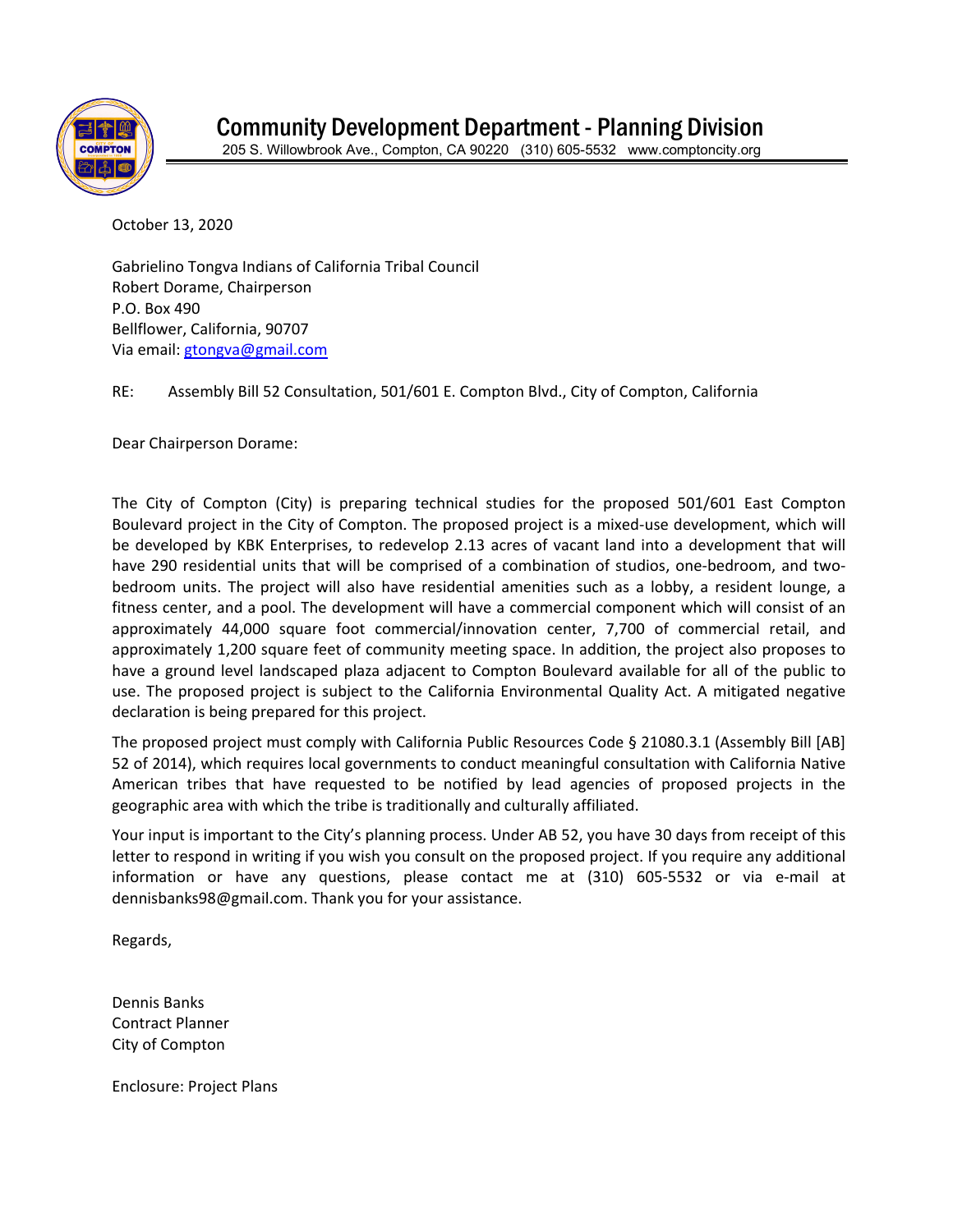

October 13, 2020

Gabrielino-Tongva Tribe Charles Alvarez, 23454 Vanowen Street West Hills, CA, 91307 Via email: [roadkingcharles@aol.com](mailto:roadkingcharles@aol.com)

RE: Assembly Bill 52 Consultation, 501/601 E. Compton Blvd., City of Compton, California

Dear Chairperson Alvarez:

The City of Compton (City) is preparing technical studies for the proposed 501/601 East Compton Boulevard project in the City of Compton. The proposed project is a mixed-use development, which will be developed by KBK Enterprises, to redevelop 2.13 acres of vacant land into a development that will have 290 residential units that will be comprised of a combination of studios, one-bedroom, and twobedroom units. The project will also have residential amenities such as a lobby, a resident lounge, a fitness center, and a pool. The development will have a commercial component which will consist of an approximately 44,000 square foot commercial/innovation center, 7,700 of commercial retail, and approximately 1,200 square feet of community meeting space. In addition, the project also proposes to have a ground level landscaped plaza adjacent to Compton Boulevard available for all of the public to use. The proposed project is subject to the California Environmental Quality Act. A mitigated negative declaration is being prepared for this project.

The proposed project must comply with California Public Resources Code § 21080.3.1 (Assembly Bill [AB] 52 of 2014), which requires local governments to conduct meaningful consultation with California Native American tribes that have requested to be notified by lead agencies of proposed projects in the geographic area with which the tribe is traditionally and culturally affiliated.

Your input is important to the City's planning process. Under AB 52, you have 30 days from receipt of this letter to respond in writing if you wish you consult on the proposed project. If you require any additional information or have any questions, please contact me at (310) 605-5532 or via e-mail at dennisbanks98@gmail.com. Thank you for your assistance.

Regards,

Dennis Banks Contract Planner City of Compton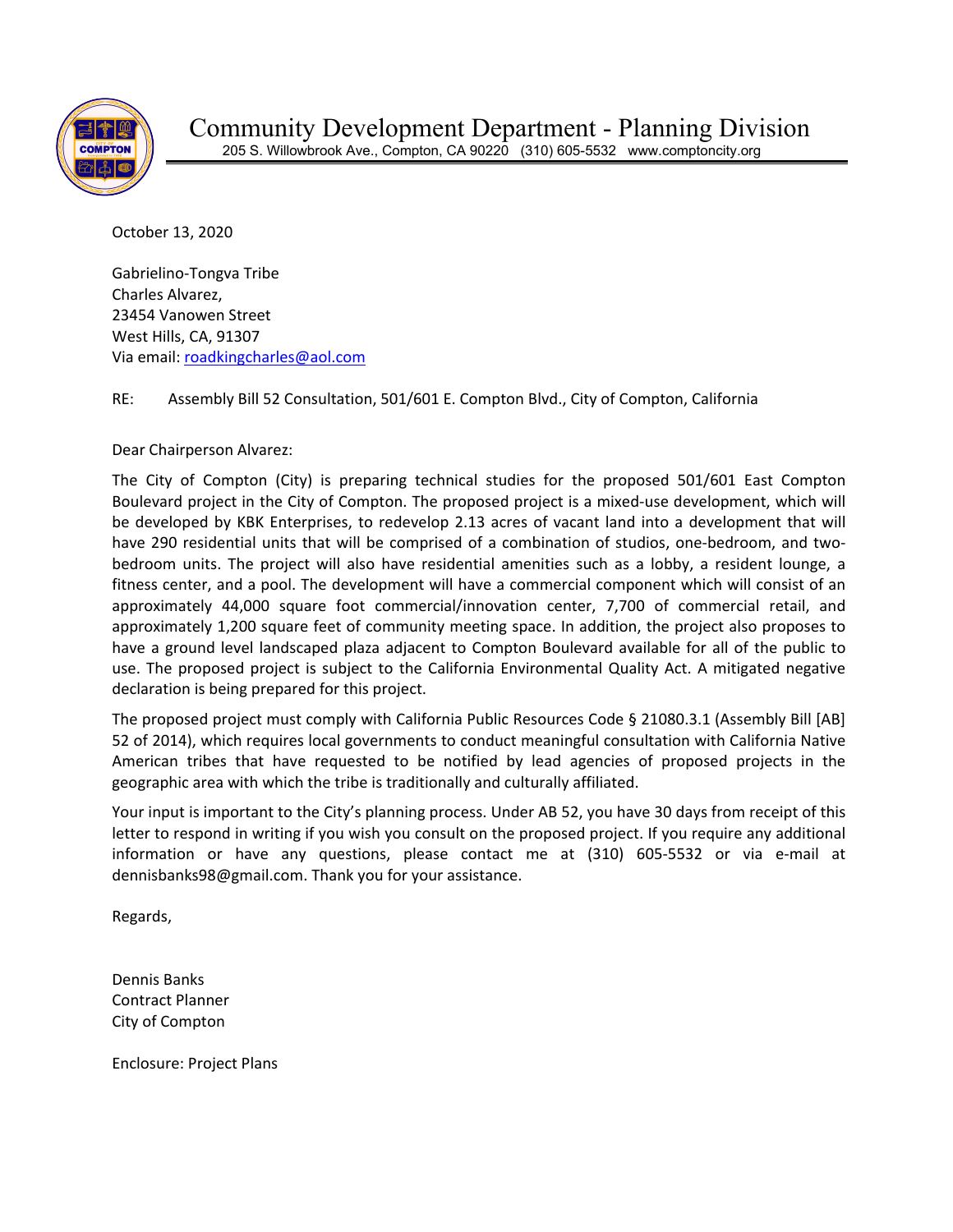

October 13, 2020

Gabrieleno Band of Mission Indians – Kizh Nation Attn: Andrew Salas P.O. Box 393 Covina, California, 91723

RE: Assembly Bill 52 Consultation, 501/601 E. Compton Blvd., City of Compton, California

Dear Chairperson Salas:

The City of Compton (City) is preparing technical studies for the proposed 501/601 East Compton Boulevard project in the City of Compton. The proposed project is a mixed-use development, which will be developed by KBK Enterprises, to redevelop 2.13 acres of vacant land into a development that will have 290 residential units that will be comprised of a combination of studios, one-bedroom, and two-bedroom units. The project will also have residential amenities such as a lobby, a resident lounge, a fitness center, and a pool. The development will have a commercial component which will consist of an approximately 44,000 square foot commercial/innovation center, 7,700 of commercial retail, and approximately 1,200 square feet of community meeting space. In addition, the project also proposes to have a ground level landscaped plaza adjacent to Compton Boulevard available for all of the public to use. The proposed project is subject to the California Environmental Quality Act. A mitigated negative declaration is being prepared for this project.

The proposed project must comply with California Public Resources Code § 21080.3.1 (Assembly Bill [AB] 52 of 2014), which requires local governments to conduct meaningful consultation with California Native American tribes that have requested to be notified by lead agencies of proposed projects in the geographic area with which the tribe is traditionally and culturally affiliated.

Your input is important to the City's planning process. Under AB 52, you have 90 days from receipt of this letter to respond in writing if you wish you consult on the proposed project. If you require any additional information or have any questions, please contact me at (310) 605-5532 or via e-mail at dennisbanks98@gmail.com. Thank you for your assistance.

Regards,

Dennis Banks Contract Planner City of Compton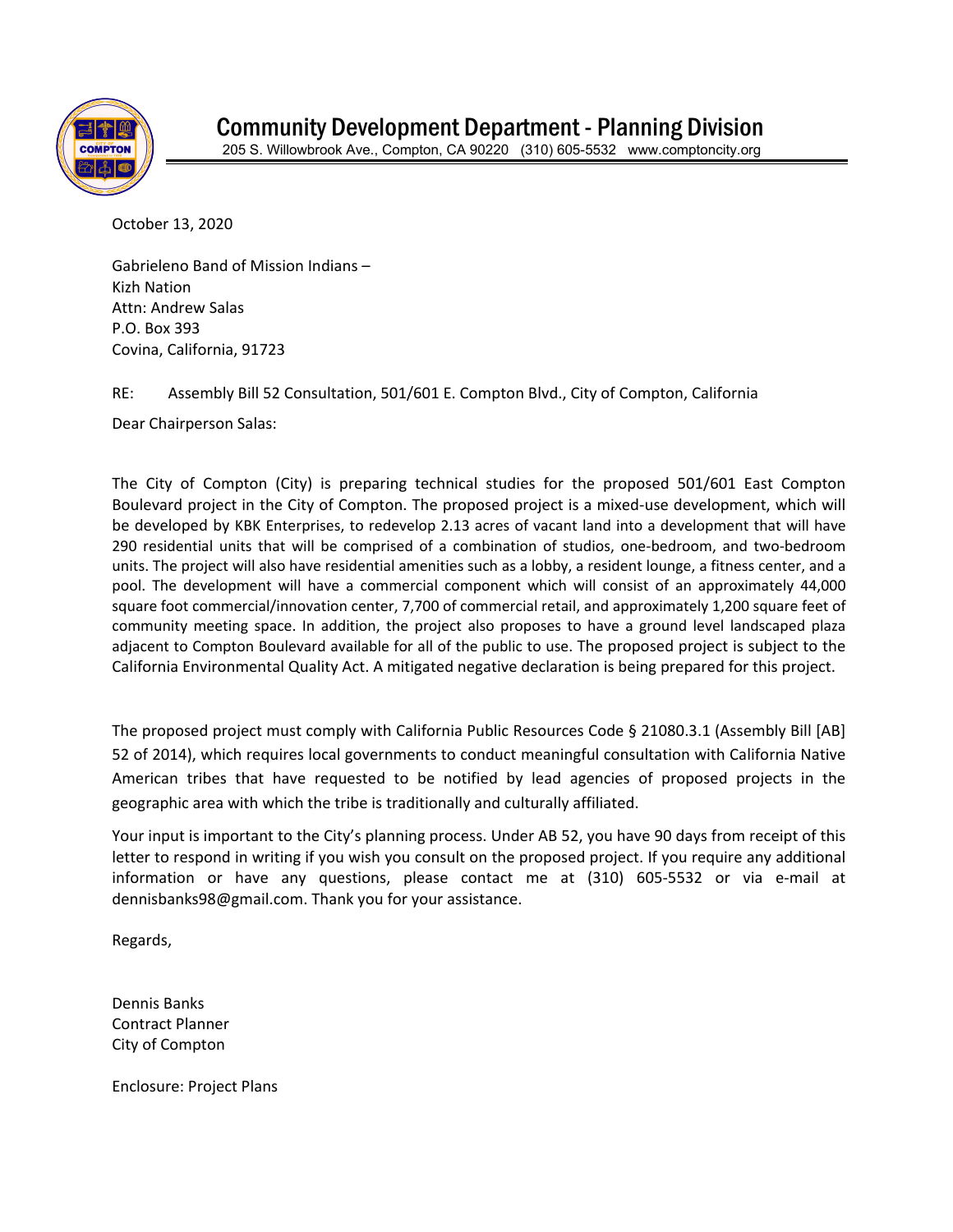

October 13, 2020

Torres Martinez Tribe Attn: Thomas Tortez 66725 Martinez Road Thermal, California, 92274

RE: Assembly Bill 52 Consultation, 501/601 E. Compton Blvd., City of Compton, California

Dear Thomas Tortez:

The City of Compton (City) is preparing technical studies for the proposed 501/601 East Compton Boulevard project in the City of Compton. The proposed project is a mixed-use development, which will be developed by KBK Enterprises, to redevelop 2.13 acres of vacant land into a development that will have 290 residential units that will be comprised of a combination of studios, one-bedroom, and two-bedroom units. The project will also have residential amenities such as a lobby, a resident lounge, a fitness center, and a pool. The development will have a commercial component which will consist of an approximately 44,000 square foot commercial/innovation center, 7,700 of commercial retail, and approximately 1,200 square feet of community meeting space. In addition, the project also proposes to have a ground level landscaped plaza adjacent to Compton Boulevard available for all of the public to use. The proposed project is subject to the California Environmental Quality Act. A mitigated negative declaration is being prepared for this project.

The proposed project must comply with California Public Resources Code § 21080.3.1 (Assembly Bill [AB] 52 of 2014), which requires local governments to conduct meaningful consultation with California Native American tribes that have requested to be notified by lead agencies of proposed projects in the geographic area with which the tribe is traditionally and culturally affiliated.

Your input is important to the City's planning process. Under AB 52, you have 90 days from receipt of this letter to respond in writing if you wish you consult on the proposed project. If you require any additional information or have any questions, please contact me at (310) 605-5532 or via e-mail at dennisbanks98@gmail.com. Thank you for your assistance.

Regards,

Dennis Banks Contract Planner City of Compton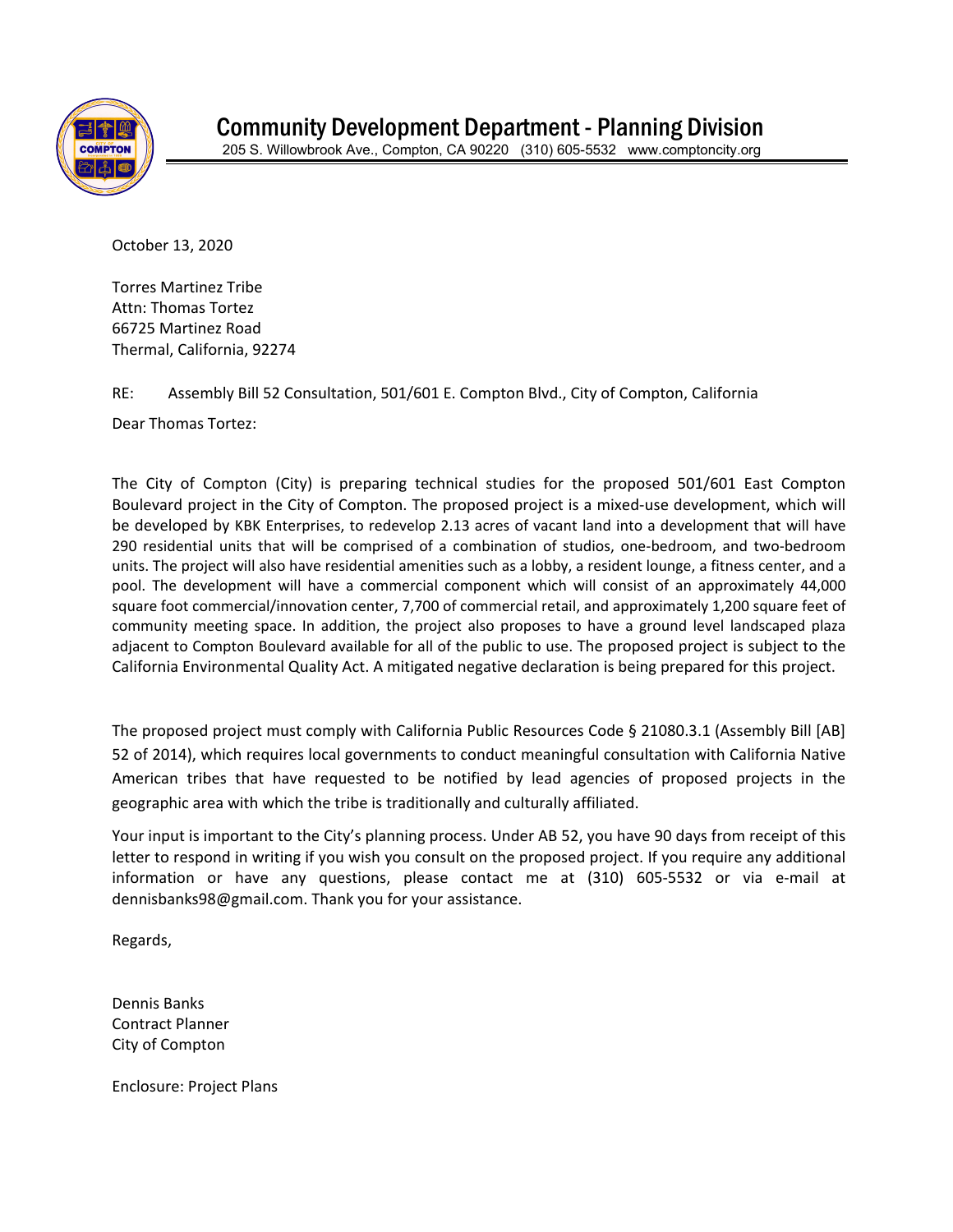

November 19, 2020

Santa Rosa Band of Cahuilla Indians Lovina Redner, Tribal Chair P.O. Box 391820 Anza, California, 92539 Via email: lsaul@santarosa-nsn.gov

RE: Assembly Bill 52 Consultation, 501/601 E. Compton Blvd., City of Compton, California

Dear Chairperson Morales:

The City of Compton (City) is preparing technical studies for the proposed 501/601 East Compton Boulevard project in the City of Compton. The proposed project is a mixed-use development, which will be developed by KBK Enterprises, to redevelop 2.13 acres of vacant land into a development that will have 290 residential units that will be comprised of a combination of studios, one-bedroom, and twobedroom units. The project will also have residential amenities such as a lobby, a resident lounge, a fitness center, and a pool. The development will have a commercial component which will consist of an approximately 44,000 square foot commercial/innovation center, 7,700 of commercial retail, and approximately 1,200 square feet of community meeting space. In addition, the project also proposes to have a ground level landscaped plaza adjacent to Compton Boulevard available for all of the public to use. The proposed project is subject to the California Environmental Quality Act. A mitigated negative declaration is being prepared for this project.

The proposed project must comply with California Public Resources Code § 21080.3.1 (Assembly Bill [AB] 52 of 2014), which requires local governments to conduct meaningful consultation with California Native American tribes that have requested to be notified by lead agencies of proposed projects in the geographic area with which the tribe is traditionally and culturally affiliated.

Your input is important to the City's planning process. Under AB 52, you have 30 days from receipt of this letter to respond in writing if you wish you consult on the proposed project. If you require any additional information or have any questions, please contact me at (310) 605-5532 or via e-mail at dennisbanks98@gmail.com. Thank you for your assistance.

Regards,

Dennis Banks Contract Planner City of Compton